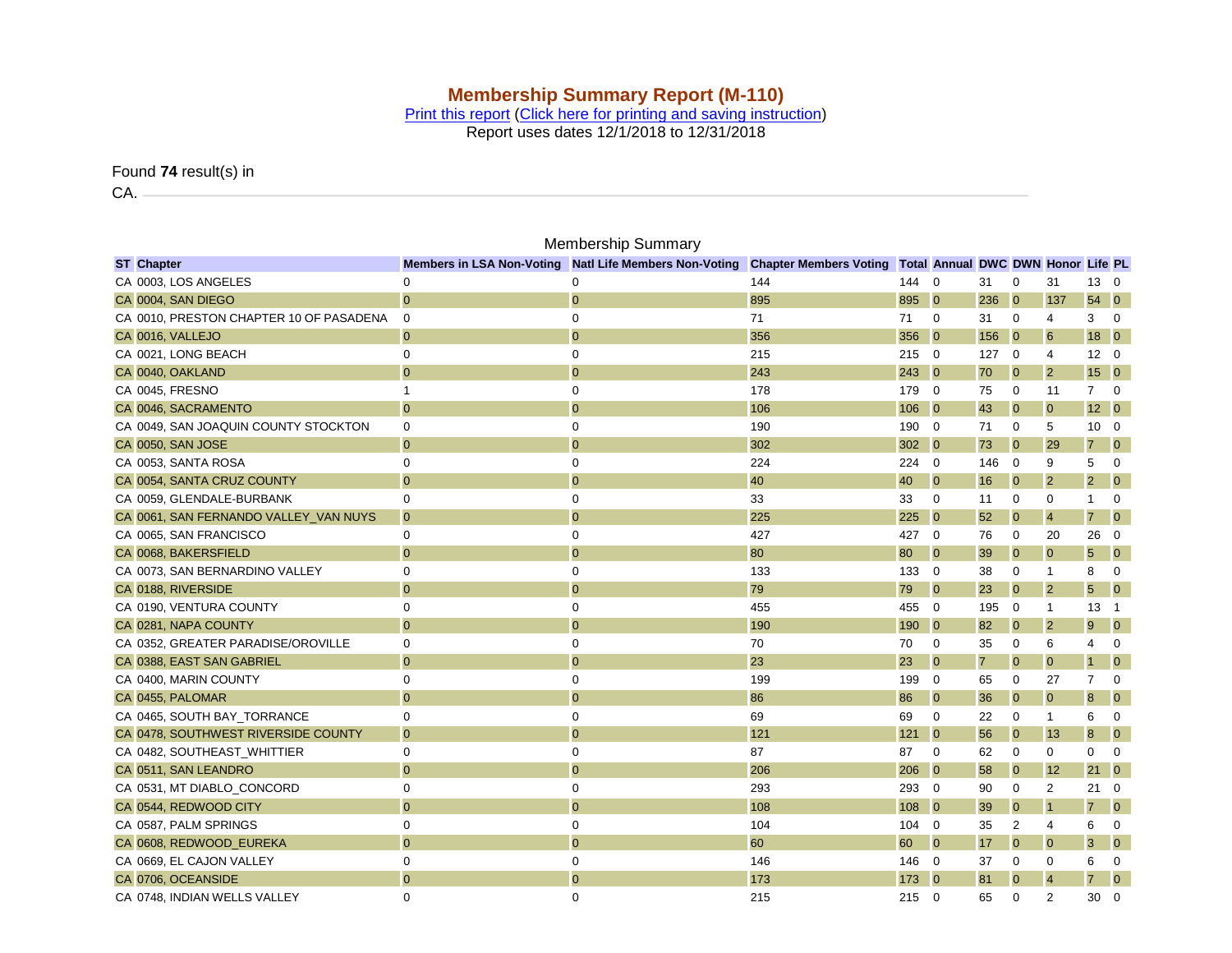| CA 0877, ANTELOPE VALLEY_LANCASTER       | $\mathbf 0$      | $\overline{0}$ | 182      | 182    | $\overline{\mathbf{0}}$ | 57             | $\overline{0}$ | 9              | 110             |                            |
|------------------------------------------|------------------|----------------|----------|--------|-------------------------|----------------|----------------|----------------|-----------------|----------------------------|
| CA 0903, VACAVILLE                       | 0                | 0              | 138      | 138    | $\overline{0}$          | 49             | 0              | 5              | $12 \quad 0$    |                            |
| CA 0970, LAGUNA WOODS                    | $\overline{0}$   | $\overline{0}$ | 43       | 43     | $\overline{0}$          | 14             | $\mathbf{0}$   | $\overline{7}$ | $\overline{2}$  | $\overline{\phantom{0}}$ 0 |
| CA 1016, VICTOR VALLEY_VICTORVILLE       | $\mathbf 0$      | 0              | 48       | 48     | 0                       | 17             | 0              | 0              | 4               | 0                          |
| CA 1028, SAN LUIS OBISPO COUNTY          | $\overline{0}$   | $\overline{0}$ | 70       | 70     | $\overline{0}$          | 31             | $\mathbf{0}$   | $\overline{1}$ | $\overline{4}$  | $\overline{0}$             |
| CA 1087, LOMPOC                          | 0                | 0              | 62       | 62     | 0                       | 20             | $\mathbf 0$    | $\mathbf{1}$   | $\overline{2}$  | $\overline{0}$             |
| <b>CA 1245, CHICO</b>                    | $\overline{0}$   | $\overline{0}$ | 56       | 56     | $\overline{0}$          | 17             | $\overline{0}$ | $\mathbf{0}$   | $\overline{4}$  | $\overline{0}$             |
| CA 1255, YUBA-SUTTER                     | $\mathbf 0$      | 0              | 44       | 44     | 0                       | 14             | 0              | $\mathbf 0$    | $\mathbf{1}$    | $\overline{0}$             |
| CA 1266, CENTRAL ORANGE COUNTY           | $\overline{0}$   | $\overline{0}$ | 164      | 164    | $\overline{0}$          | 36             | $\overline{0}$ | $\mathbf{1}$   | 14 <sup>0</sup> |                            |
| CA 1271, RANCHO BERNARDO                 | $\pmb{0}$        | 0              | 87       | 87     | 0                       | 20             | 0              | 8              | 6               | $\mathbf 0$                |
| CA 1306, VISALIA                         | $\overline{0}$   | $\overline{0}$ | 29       | 29     | $\overline{0}$          | 13             | $\mathbf{0}$   | $\overline{0}$ | $\mathbf{1}$    | $\overline{0}$             |
| CA 1317, SAN MATEO                       | $\mathbf 0$      | 0              | 139      | 139    | 0                       | 52             | 0              | 12             | 5               | $\mathbf 0$                |
| CA 1324, REDDING                         | $\mathbf 0$      | 0              | 115      | 115    | $\overline{0}$          | 29             | $\mathbf{0}$   | $\overline{0}$ | $\overline{7}$  | $\overline{0}$             |
| CA 1330, SANTA MARIA                     | $\pmb{0}$        | 0              | 71       | 71     | $\mathbf 0$             | 38             | 0              | $\mathbf{1}$   | 9               | $\Omega$                   |
| CA 1335, GRASS VALLEY                    | $\overline{0}$   | $\overline{0}$ | 76       | 76     | $\overline{0}$          | 28             | $\overline{0}$ | $\overline{2}$ | $\overline{2}$  | $\overline{0}$             |
| CA 1354, PLACER_AUBURN                   | $\mathbf 0$      | 0              | 83       | 83     | $\mathbf 0$             | 38             | 0              | 5              | 6               | $\overline{0}$             |
| CA 1494, TRI-CITY_FREMONT                | $\mathbf{0}$     | $\overline{0}$ | 127      | 127    | $\overline{0}$          | 46             | $\mathbf{0}$   | 6              | $11 \quad 0$    |                            |
| CA 1496, SALINAS                         | $\mathbf 0$      | 0              | 253      | 253    | $\overline{0}$          | 63             | 0              | 0              | 16              | $\overline{0}$             |
| CA 1497, MT BALDY                        | $\overline{0}$   | $\overline{0}$ | 70       | 70     | $\overline{0}$          | 25             | $\overline{0}$ | $\mathbf{0}$   | 5 <sup>5</sup>  | $\overline{0}$             |
| CA 1529, FAIRFIELD-SUISUN                | $\mathbf 0$      | 0              | 69       | 69     | 0                       | 27             | $\mathbf 0$    | $\mathbf{1}$   | 6               | $\Omega$                   |
| CA 1539, DALY CITY                       | $\overline{0}$   | $\mathbf{0}$   | 103      | 103    | $\overline{0}$          | 12             | $\overline{0}$ | $\overline{1}$ | 3               | $\overline{0}$             |
| CA 1566, CLEAR LAKE_LAKEPORT             | $\mathbf 0$      | 0              | 37       | 37     | $\mathbf 0$             | 19             | 0              | 0              | $\mathbf 0$     | $\mathbf 0$                |
| CA 1596, AMERICAN RIVER                  | $\overline{0}$   | $\mathbf{0}$   | 262      | 262    | $\overline{0}$          | 105            | $\mathbf{0}$   | 5              | 21              | $\overline{0}$             |
| CA 1655, RED BLUFF                       | $\mathbf 0$      | 0              | 27       | 27     | 0                       | 11             | 0              | 0              | 3               | - 0                        |
| CA 1658, SUNRISE                         | $\overline{0}$   | $\overline{0}$ | 299      | 299    | $\overline{0}$          | 87             | $\mathbf{0}$   | 5              | 22              | $\overline{0}$             |
| CA 1689, SADDLEBACK VALLEY_MISSION VIEJO | $\mathbf 0$      | 0              | 105      | 105    | $\mathbf 0$             | 28             | 0              | 3              | 9               | $\overline{0}$             |
| <b>CA 1718, DELTA</b>                    | $\overline{0}$   | $\overline{0}$ | 101      | 101    | $\overline{0}$          | 51             | $\overline{0}$ | $\mathbf{0}$   | 8               | $\overline{0}$             |
| CA 1732, REDBUD_LAKE COUNTY              | $\mathbf 0$      | 0              | 14       | 14     | 0                       | 8              | 0              | 0              | $\mathbf{1}$    | $\mathbf 0$                |
| CA 1810, SANTA CLARITA VALLEY            | $\overline{0}$   | $\overline{0}$ | 36       | 36     | $\overline{0}$          | 8              | $\overline{0}$ | $\mathbf{0}$   | $\mathbf{1}$    | $\overline{0}$             |
| CA 1982, KINGS COUNTY                    | $\boldsymbol{0}$ | 0              | 29       | 29     | $\mathbf 0$             | 15             | 0              | 0              | 3               | $\mathbf 0$                |
| CA 2025, LAKEWOOD                        | $\mathbf 0$      | $\overline{0}$ | 66       | 66     | $\mathbf{O}$            | 27             | $\overline{0}$ | $\overline{1}$ | $\overline{4}$  | $\overline{0}$             |
| CA 2101, SISKIYOU_YREKA                  | $\mathbf 0$      | 0              | 21       | 21     | 0                       | 8              | 0              | $\mathbf 0$    | 3               | $\overline{0}$             |
| CA 2139, GOLDEN HARVEST                  | $\overline{0}$   | $\overline{0}$ | 78       | 78     | $\overline{0}$          | 25             | $\overline{0}$ | $\mathbf{0}$   | 13              | $\overline{0}$             |
| CA 2208, MARIPOSA                        | $\mathbf 0$      | 0              | 45       | 45     | $\mathbf 0$             | 30             | 0              | 0              | $\overline{2}$  | $\mathbf 0$                |
| CA 2233, IMPERIAL VALLEY_EL CENTRO       | $\overline{0}$   | $\overline{0}$ | $\bf{8}$ | 8      | $\overline{0}$          | $\overline{2}$ | $\overline{0}$ | $\overline{0}$ | $\overline{2}$  | $\overline{0}$             |
| CA 2236, FEATHER RIVER QUINCY            | $\mathbf 0$      | 0              | 36       | 36     | 0                       | 19             | $\mathbf 0$    | 0              | $\overline{4}$  | $\mathbf 0$                |
| CA 2267, DIAMOND MOUNTAIN_SUSANVILLE     | $\overline{0}$   | $\overline{0}$ | 40       | 40     | $\overline{0}$          | 26             | $\overline{0}$ | $\overline{0}$ | $\overline{1}$  | $\overline{0}$             |
| CA 2323, DOMINGUEZ HILLS_CARSON          | 0                | 0              | 81       | 81     | 0                       | 24             | 0              | 0              | 3               | $\overline{0}$             |
| CA 2352, TEHACHAPI                       | $\overline{0}$   | $\overline{0}$ | 21       | 21     | $\overline{0}$          | 8              | $\overline{0}$ | $\Omega$       | $\overline{0}$  | $\overline{0}$             |
| 74 Total for CA                          | $\mathbf{1}$     | 0              | 9881     | 9882 0 |                         | 3443 2         |                | 416            | 598 1           |                            |

## New Employee Incentive Program

|                                           |    |                                                                                |                 |     |           |    | One/Two Year Membership incentive |        |                           |  |  |
|-------------------------------------------|----|--------------------------------------------------------------------------------|-----------------|-----|-----------|----|-----------------------------------|--------|---------------------------|--|--|
| <b>ST Chapter</b>                         |    | Current 1YR Current 2YR Current 3YR Retired 1YR Retired 2YR Retired 3YR 1 Year |                 |     |           |    |                                   | 2 Year | <b>E-Narfe Membership</b> |  |  |
| CA 0003, LOS ANGELES                      |    |                                                                                |                 | 34  | 13        |    |                                   |        |                           |  |  |
| CA 0004, SAN DIEGO                        | 41 |                                                                                | 63              | 205 | 63        | 85 |                                   |        |                           |  |  |
| CA 0010, PRESTON CHAPTER 10 OF PASADENA 2 |    |                                                                                |                 | 16  |           | 9  |                                   |        |                           |  |  |
| CA 0016, VALLEJO                          | 18 |                                                                                |                 | 97  | <b>20</b> | 34 |                                   |        |                           |  |  |
| CA 0021. LONG BEACH                       | 10 |                                                                                |                 | 33  |           | 9  |                                   |        |                           |  |  |
| CA 0040, OAKLAND                          |    |                                                                                | 10 <sup>°</sup> | 79  | 31        | 27 |                                   |        |                           |  |  |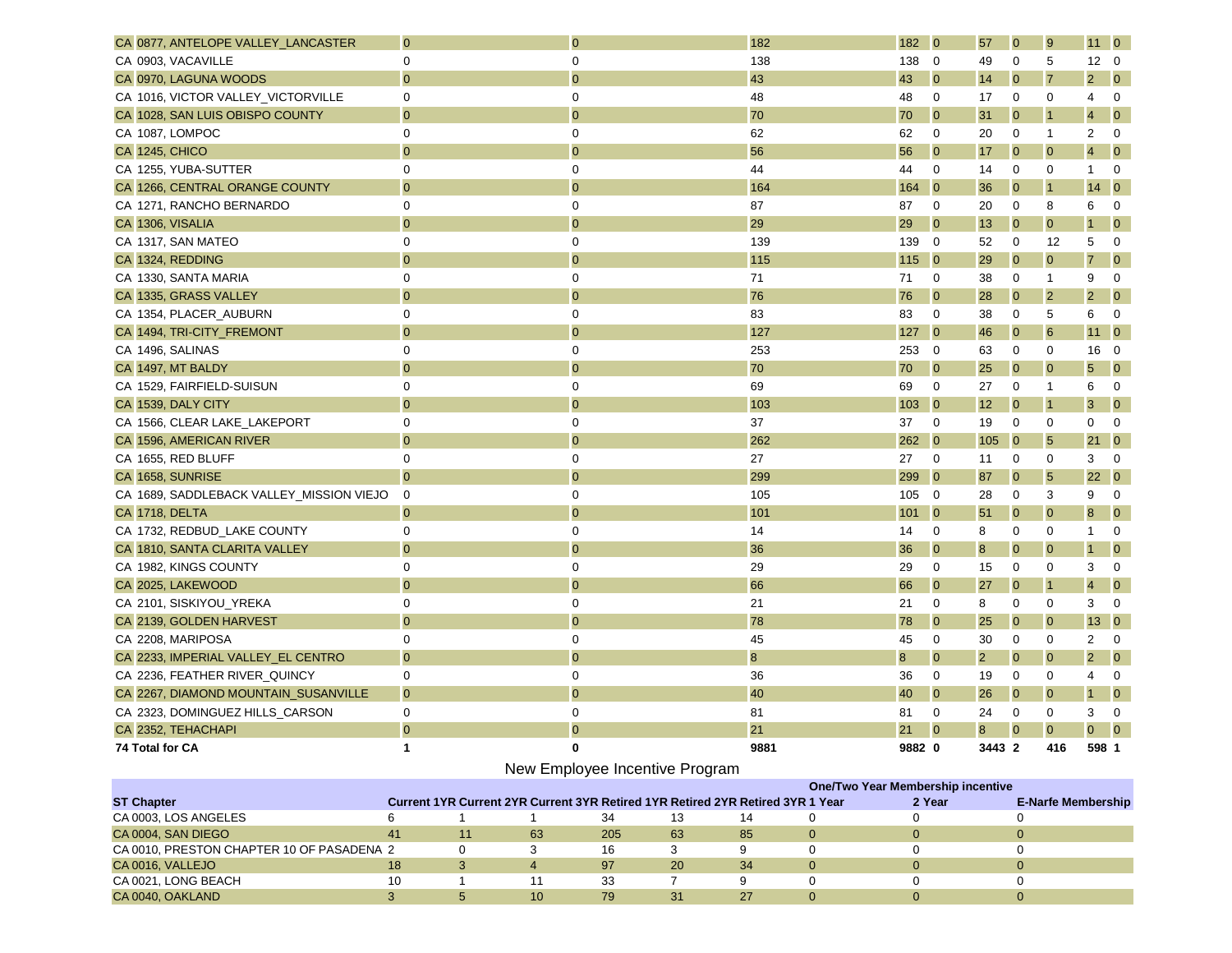| CA 0045, FRESNO                            | 6               | 3              | 3              | 41             | 10             | 22             | 0              | $\mathbf 0$    | 1              |  |
|--------------------------------------------|-----------------|----------------|----------------|----------------|----------------|----------------|----------------|----------------|----------------|--|
| CA 0046, SACRAMENTO                        | 2               | $\mathbf{0}$   | 3              | 26             | 10             | 10             | $\mathbf{0}$   | $\overline{0}$ | $\mathbf{0}$   |  |
| CA 0049, SAN JOAQUIN COUNTY STOCKTON       | 6               | $\mathbf{1}$   | 6              | 54             | 15             | 22             | $\mathbf 0$    | $\mathbf 0$    | 0              |  |
| <b>CA 0050, SAN JOSE</b>                   | 11              | 5              | 12             | 101            | 25             | 39             | $\mathbf{0}$   | $\mathbf{0}$   | $\mathbf{0}$   |  |
| CA 0053, SANTA ROSA                        | $\overline{4}$  | $\mathbf{1}$   | $\overline{7}$ | 31             | 8              | 13             | $\mathbf 0$    | $\mathbf 0$    | 0              |  |
| CA 0054, SANTA CRUZ COUNTY                 | $\overline{0}$  | $\mathbf{0}$   | $\mathbf{1}$   | 7 <sup>1</sup> | 3              | 9              | $\mathbf{0}$   | $\mathbf{0}$   | $\mathbf{0}$   |  |
| CA 0059, GLENDALE-BURBANK                  | $\mathbf 0$     | 0              | 0              | 15             | 3              | 3              | 0              | $\mathbf 0$    | 0              |  |
| CA 0061, SAN FERNANDO VALLEY_VAN NUYS      | 64              | $\overline{4}$ | 9              | 47             | 16             | 21             | $\mathbf{0}$   | $\overline{0}$ | $\mathbf{0}$   |  |
| CA 0065, SAN FRANCISCO                     | 71              | 13             | 33             | 95             | 44             | 49             | $\mathbf 0$    | $\mathbf 0$    | 0              |  |
| CA 0068, BAKERSFIELD                       | $\overline{4}$  | $\mathbf{1}$   | $\overline{2}$ | 22             | $\mathbf{1}$   | 5              | $\mathbf{0}$   | $\mathbf{0}$   | $\mathbf 0$    |  |
| CA 0073, SAN BERNARDINO VALLEY             | 8               | 3              | 6              | 43             | 13             | 13             | $\mathbf 0$    | $\mathbf 0$    | 0              |  |
| CA 0188, RIVERSIDE                         | 3               | $\overline{0}$ | 6              | 22             | 10             | 8              | $\mathbf{0}$   | $\mathbf{0}$   | $\mathbf{0}$   |  |
| CA 0190, VENTURA COUNTY                    | 13              | $\overline{7}$ | 24             | 117            | 36             | 48             | $\mathbf 0$    | $\mathbf 0$    | 0              |  |
| CA 0281, NAPA COUNTY                       | $\mathbf{1}$    | $\overline{2}$ | $\overline{4}$ | 68             | 8              | 12             | $\mathbf{0}$   | $\mathbf{0}$   | $\mathbf{0}$   |  |
| CA 0352, GREATER PARADISE/OROVILLE         | 3               | $\mathbf 0$    | $\mathbf{1}$   | 16             | 2              | 3              | $\mathbf 0$    | 0              | 0              |  |
| CA 0388, EAST SAN GABRIEL                  | $\mathbf{1}$    | $\Omega$       | $\mathbf{0}$   | 9              | $\overline{2}$ | 3              | $\Omega$       | $\overline{0}$ | $\mathbf{0}$   |  |
| CA 0400, MARIN COUNTY                      | $\mathbf{1}$    | 5              | 6              | 46             | 18             | 24             | $\mathbf 0$    | 0              | 0              |  |
| CA 0455, PALOMAR                           | $\mathbf{1}$    | $\mathbf{1}$   | $\overline{2}$ | 27             | $\overline{2}$ | 9              | $\mathbf{0}$   | $\mathbf{0}$   | $\mathbf{0}$   |  |
| CA 0465, SOUTH BAY_TORRANCE                | 3               | $\mathbf{1}$   | 8              | 12             | 6              | 10             | $\mathbf 0$    | $\mathbf 0$    | 0              |  |
| CA 0478, SOUTHWEST RIVERSIDE COUNTY        | 6               | $\overline{2}$ | 5              | 19             | 5              | 6              | $\mathbf{0}$   | $\mathbf{0}$   | $\mathbf{0}$   |  |
| CA 0482, SOUTHEAST_WHITTIER                | $\overline{c}$  | $\overline{2}$ | $\overline{2}$ | 13             | $\mathbf{1}$   | 5              | $\mathbf 0$    | $\mathbf 0$    | 0              |  |
| CA 0511, SAN LEANDRO                       | $\overline{7}$  | $\overline{4}$ | 9              | 49             | 16             | 30             | $\mathbf{0}$   | $\mathbf{0}$   | $\mathbf{0}$   |  |
| CA 0531, MT DIABLO_CONCORD                 | $\overline{7}$  | $\overline{2}$ | 3              | 89             | 38             | 41             | 0              | $\mathbf 0$    | 0              |  |
| CA 0544. REDWOOD CITY                      | 5               | 3              | 6              | 26             | $\overline{7}$ | 14             | $\mathbf{0}$   | $\mathbf{0}$   | $\mathbf{0}$   |  |
| CA 0587, PALM SPRINGS                      | 6               | $\mathbf 0$    | 3              | 33             | 6              | 9              | $\mathbf 0$    | $\mathbf 0$    | 0              |  |
| CA 0608, REDWOOD_EUREKA                    | $5\overline{)}$ | $\mathbf{1}$   | 3              | 18             | $\overline{7}$ | 6              | $\mathbf{0}$   | $\mathbf{0}$   | $\mathbf{0}$   |  |
| CA 0669, EL CAJON VALLEY                   | 9               | $\overline{2}$ | 13             | 57             | 3              | 19             | $\mathbf 0$    | $\mathbf 0$    | 0              |  |
| CA 0706, OCEANSIDE                         | 9               | $\overline{4}$ | 10             | 36             | 9              | 13             | $\mathbf{0}$   | $\mathbf{0}$   | $\mathbf{0}$   |  |
| CA 0748, INDIAN WELLS VALLEY               | 5               | 2              | 17             | 48             | 17             | 29             | $\mathbf 0$    | $\mathbf 0$    | 0              |  |
| CA 0877, ANTELOPE VALLEY_LANCASTER         | 15              | 3              | 14             | 38             | 8              | 27             | $\mathbf{0}$   | $\mathbf{0}$   | $\mathbf{0}$   |  |
| CA 0903, VACAVILLE                         | 3               | $\mathbf 0$    | $\mathbf{1}$   | 46             | 6              | 16             | $\mathbf 0$    | $\mathbf 0$    | 0              |  |
| CA 0970, LAGUNA WOODS                      | $\overline{1}$  | $\Omega$       | $\mathbf{1}$   | 13             | 3              | $\overline{2}$ | $\mathbf{0}$   | $\mathbf{0}$   | $\mathbf{0}$   |  |
| CA 1016, VICTOR VALLEY_VICTORVILLE         | 2               | 1              | 4              | 13             | $\overline{4}$ | 3              | $\mathbf 0$    | 0              | 0              |  |
| CA 1028, SAN LUIS OBISPO COUNTY            | $\mathbf{1}$    | $\mathbf{1}$   | $\mathbf{1}$   | 19             | $\overline{4}$ | 8              | $\mathbf{0}$   | $\mathbf{0}$   | $\mathbf{0}$   |  |
| CA 1087, LOMPOC                            | $\overline{2}$  | $\mathbf 0$    | $\mathbf 0$    | 21             | $\overline{7}$ | 9              | $\mathbf 0$    | $\mathbf 0$    | 0              |  |
| <b>CA 1245, CHICO</b>                      | 3               | $\overline{0}$ | $\mathbf{1}$   | 26             | 3              | $\mathbf{1}$   | $\mathbf{0}$   | $\mathbf{0}$   | $\mathbf{0}$   |  |
| CA 1255, YUBA-SUTTER                       | 6               | 2              | 8              | 6              | 3              | 4              | $\mathbf 0$    | $\mathbf 0$    | 0              |  |
| CA 1266, CENTRAL ORANGE COUNTY             | 11              | $\mathbf{1}$   | 8              | 61             | 11             | 21             | $\mathbf{0}$   | $\mathbf{0}$   | $\mathbf{0}$   |  |
| CA 1271. RANCHO BERNARDO                   | $\overline{7}$  | 3              | 10             | 15             | $\overline{7}$ | 11             | $\mathbf 0$    | $\mathbf 0$    | 0              |  |
| CA 1306, VISALIA                           | $\overline{2}$  | $\overline{0}$ | $\mathbf{1}$   | 10             | $\overline{2}$ | $\overline{0}$ | $\mathbf{0}$   | $\overline{0}$ | $\mathbf{0}$   |  |
| CA 1317, SAN MATEO                         | 8               | $\mathbf 0$    | 13             | 21             | 16             | 12             | $\mathbf 0$    | $\mathbf 0$    | 0              |  |
| CA 1324, REDDING                           | 12              | $\overline{4}$ | 9              | 39             | 6              | 9              | $\mathbf{0}$   | $\overline{0}$ | $\mathbf{0}$   |  |
| CA 1330, SANTA MARIA                       | 0               | 0              | $\mathbf{1}$   | 19             | 3              | 0              | $\mathbf 0$    | $\mathbf 0$    | 0              |  |
| CA 1335, GRASS VALLEY                      | 3               | $\overline{0}$ | 5              | 24             | $\overline{4}$ | 8              | $\mathbf{0}$   | $\overline{0}$ | $\overline{0}$ |  |
| CA 1354, PLACER_AUBURN                     | $\overline{2}$  | $\mathbf 0$    | $\overline{2}$ | 19             | 5              | 6              | $\mathbf 0$    | $\mathbf 0$    | 0              |  |
| CA 1494, TRI-CITY_FREMONT                  | $\overline{3}$  | $\mathbf{1}$   | $\overline{7}$ | 31             | $\overline{7}$ | 15             | $\overline{0}$ | $\mathbf{0}$   | $\overline{0}$ |  |
| CA 1496, SALINAS                           | 76              | $\overline{2}$ | 9              | 58             | 10             | 19             | 0              | $\mathbf 0$    | 0              |  |
| CA 1497, MT BALDY                          | 2 <sup>2</sup>  | $\overline{0}$ | $\overline{0}$ | 20             | 9 <sup>°</sup> | 9 <sup>°</sup> | $\overline{0}$ | $\mathbf{0}$   | $\overline{0}$ |  |
| CA 1529, FAIRFIELD-SUISUN                  | $\mathsf 0$     | $\mathbf{1}$   | 3              | 16             | 5              | 10             | 0              | $\mathbf 0$    | 0              |  |
| CA 1539, DALY CITY                         | 3               | $\mathbf{1}$   | $\overline{4}$ | 41             | 10             | 28             | $\overline{0}$ | $\mathbf{0}$   | $\overline{0}$ |  |
| CA 1566, CLEAR LAKE LAKEPORT               | $\overline{2}$  | $\mathbf{1}$   | 0              | 13             | $\mathbf{1}$   | $\mathbf{1}$   | 0              | $\mathbf 0$    | 0              |  |
| CA 1596, AMERICAN RIVER                    | 11              | $\overline{2}$ | 10             | 67             | 14             | 27             | $\mathbf{0}$   | $\mathbf{0}$   | $\overline{0}$ |  |
| CA 1655, RED BLUFF                         | $\mathbf{1}$    | $\mathbf 0$    | $\overline{2}$ | $\overline{7}$ | $\mathbf{1}$   | $\overline{2}$ | $\mathbf 0$    | $\mathbf 0$    | 0              |  |
| CA 1658, SUNRISE                           | 10 <sup>°</sup> | 5 <sup>5</sup> | 10             | 110            | 22             | 28             | $\overline{0}$ | $\mathbf{0}$   | $\overline{0}$ |  |
| CA 1689, SADDLEBACK VALLEY_MISSION VIEJO 2 |                 | $\overline{2}$ | 5              | 27             | 12             | 17             | 0              | $\mathbf 0$    | 0              |  |
| CA 1718, DELTA                             | $\overline{4}$  | $\overline{0}$ | 2 <sup>7</sup> | 26             | 6              | $\overline{4}$ | $\overline{0}$ | $\overline{0}$ | $\overline{0}$ |  |